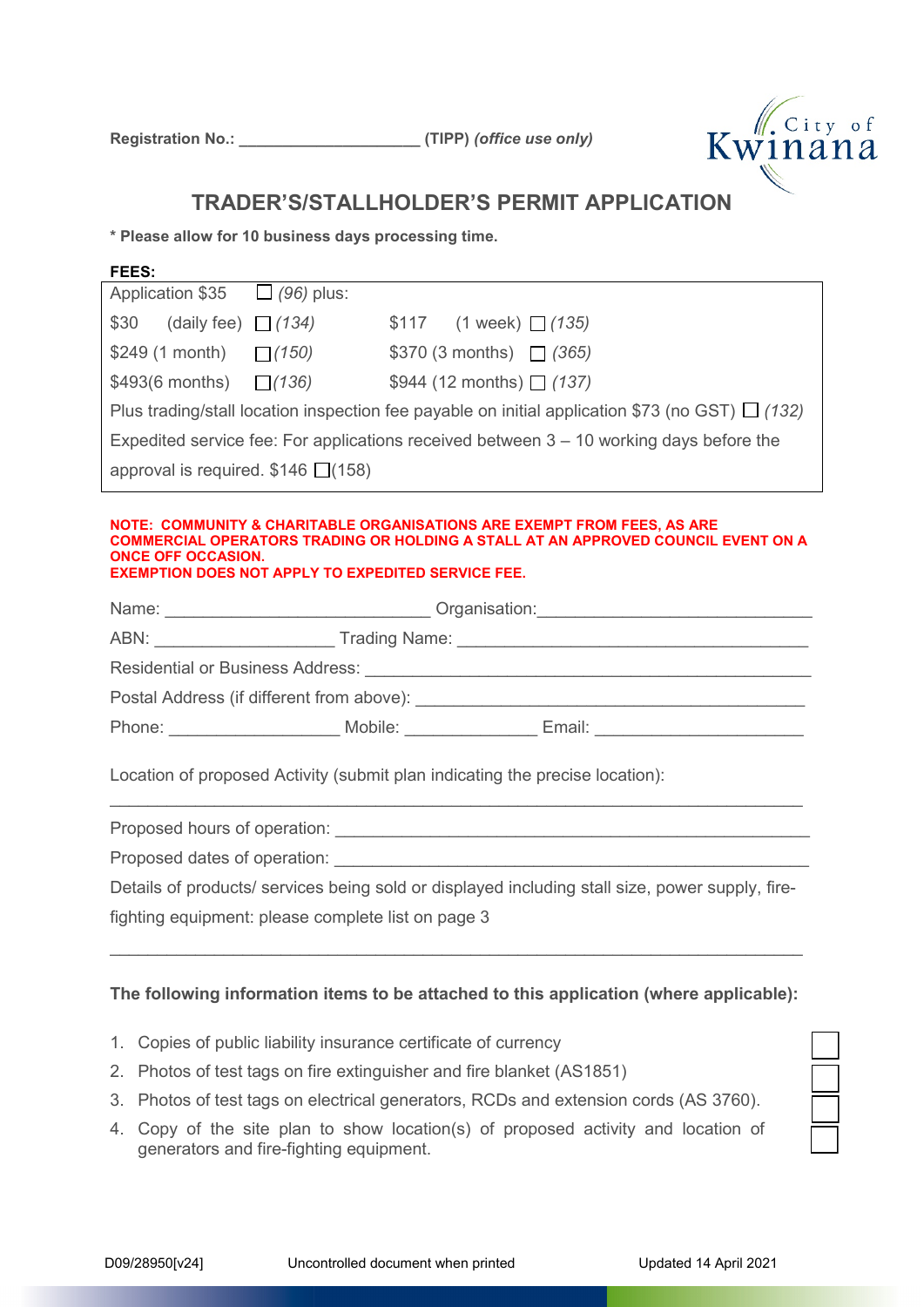- 5. For any temporary structure  $\geq 55$ m<sup>2</sup>, a copy of the structural compliance certificate signed by a Structural Engineer (if <55m<sup>2</sup>, complete the attached marquee checklist and certificate of temporary structure)
- 6. For any amusement structure(s), please attach a copy of each plant's registration with WorkSafe to demonstrate compliance with Occupational Safety and Health Regulations 1996 and AS3533 as well as a record from log book showing most recent inspection and maintenance performed on the structure. If the plant is considered as Class 1 structure which is exempt registration, please provide supporting documentation and justification.

Declaration: I, \_\_\_\_\_\_\_\_\_\_\_\_\_\_\_\_\_\_\_\_\_\_\_\_\_\_ (name of applicant) make this application and declare that the information contained in this application is true and correct in every particular.

Signature of applicant: example of the state of the state of the state of the state of the state of the state o

In case of a company, the signing officer must state position in the company. Position (if applicable):

\_\_\_\_\_\_\_\_\_\_\_\_\_\_\_\_\_\_\_\_\_\_\_\_\_\_\_\_\_\_\_\_\_\_\_\_\_\_\_\_\_\_\_\_\_\_\_\_\_\_\_\_\_\_\_

\_\_\_\_\_\_\_\_\_\_\_\_\_\_\_\_\_\_\_\_\_\_\_\_\_\_\_\_\_\_\_\_\_\_\_\_\_\_\_\_\_\_\_\_\_\_\_\_\_\_\_\_\_\_\_

| Declaration: I, <u>Declaration:</u> I,                                                     | (name of owner/agent of property) have |
|--------------------------------------------------------------------------------------------|----------------------------------------|
| granted the abovementioned applicant permission to trade on the abovementioned property.   |                                        |
| I consent to this application and I understand my legal obligations in relation to City of |                                        |
| Kwinana's Activities on Thoroughfares and Public Places and Trading Local Law 2011.        |                                        |
|                                                                                            |                                        |
| Date: <u>_________</u>                                                                     |                                        |
| In case of a company, the signing officer must state position in the company.              |                                        |
| Position (if applicable):                                                                  |                                        |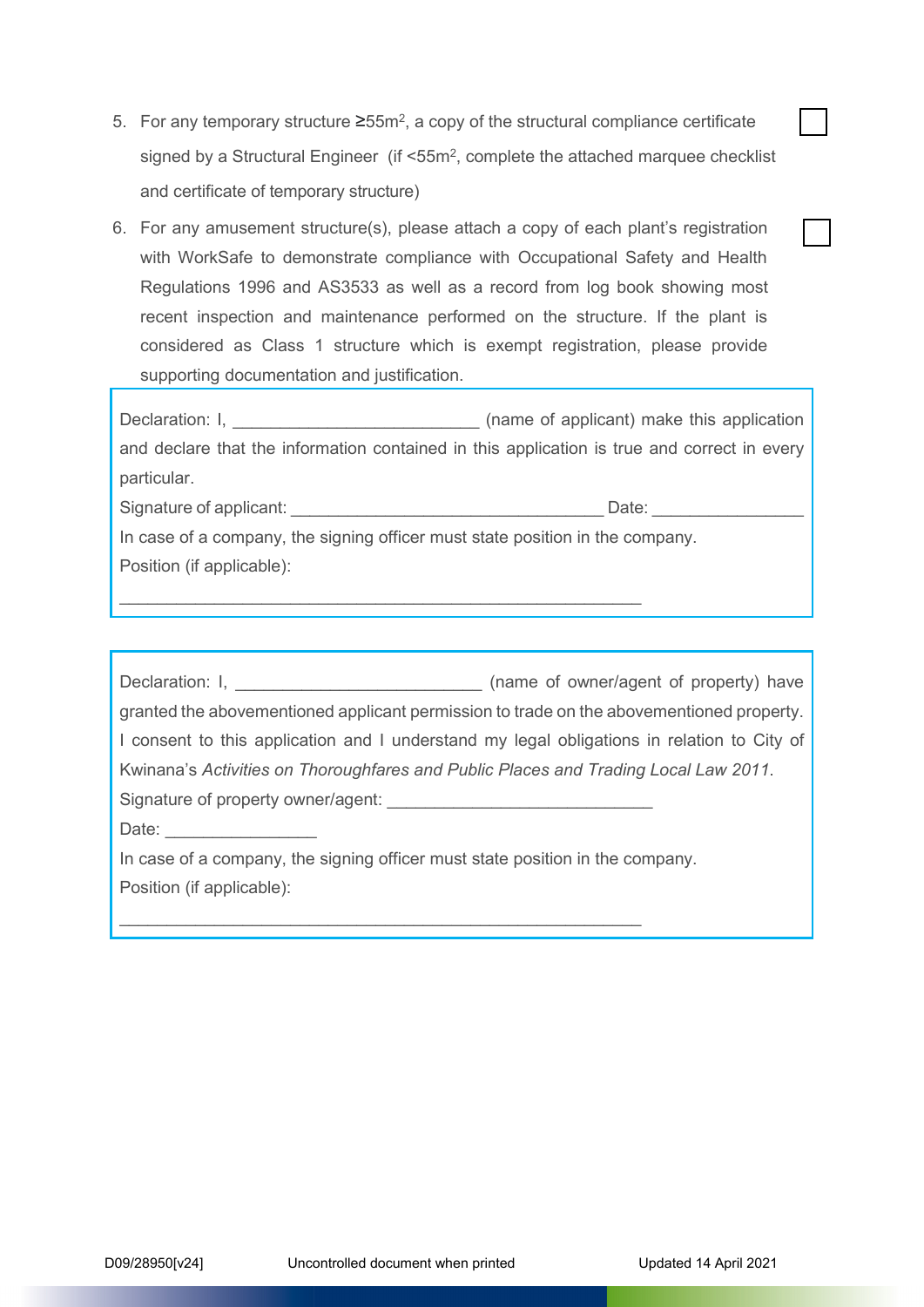### **PROPOSED NON – FOOD TRADER'S/STALLHOLDER'S LIST**

| Proprietor<br>(Full Name) | Company | <b>Contact No.</b> | <b>Public</b><br>Liability<br><b>Certificate</b><br>Y/N | <b>Power Supply</b><br>(please specify<br>Gas, Electrical<br>Generator or<br><b>Mains and show</b><br>location on site<br>plan) | <b>Fire Fighting</b><br><b>Equipment</b><br>(please specify<br>type of fire<br>extinguisher<br>and show<br>location on site<br>plan) | Marquee,<br><b>Temporary</b><br><b>Structure or</b><br><b>Stage</b><br>(complete<br>checklist and<br>attach Structural<br>Compliance<br><b>Certificate if</b><br>$>55m^2$ ) | <b>Stall</b><br><b>Size</b> | <b>Product/Service</b> |
|---------------------------|---------|--------------------|---------------------------------------------------------|---------------------------------------------------------------------------------------------------------------------------------|--------------------------------------------------------------------------------------------------------------------------------------|-----------------------------------------------------------------------------------------------------------------------------------------------------------------------------|-----------------------------|------------------------|
|                           |         |                    |                                                         |                                                                                                                                 |                                                                                                                                      |                                                                                                                                                                             |                             |                        |
|                           |         |                    |                                                         |                                                                                                                                 |                                                                                                                                      |                                                                                                                                                                             |                             |                        |
|                           |         |                    |                                                         |                                                                                                                                 |                                                                                                                                      |                                                                                                                                                                             |                             |                        |
|                           |         |                    |                                                         |                                                                                                                                 |                                                                                                                                      |                                                                                                                                                                             |                             |                        |
|                           |         |                    |                                                         |                                                                                                                                 |                                                                                                                                      |                                                                                                                                                                             |                             |                        |
|                           |         |                    |                                                         |                                                                                                                                 |                                                                                                                                      |                                                                                                                                                                             |                             |                        |
|                           |         |                    |                                                         |                                                                                                                                 |                                                                                                                                      |                                                                                                                                                                             |                             |                        |
|                           |         |                    |                                                         |                                                                                                                                 |                                                                                                                                      |                                                                                                                                                                             |                             |                        |
|                           |         |                    |                                                         |                                                                                                                                 |                                                                                                                                      |                                                                                                                                                                             |                             |                        |
|                           |         |                    |                                                         |                                                                                                                                 |                                                                                                                                      |                                                                                                                                                                             |                             |                        |
|                           |         |                    |                                                         |                                                                                                                                 |                                                                                                                                      |                                                                                                                                                                             |                             |                        |
|                           |         |                    |                                                         |                                                                                                                                 |                                                                                                                                      |                                                                                                                                                                             |                             |                        |
|                           |         |                    |                                                         |                                                                                                                                 |                                                                                                                                      |                                                                                                                                                                             |                             |                        |
|                           |         |                    |                                                         |                                                                                                                                 |                                                                                                                                      |                                                                                                                                                                             |                             |                        |
|                           |         |                    |                                                         |                                                                                                                                 |                                                                                                                                      |                                                                                                                                                                             |                             |                        |
|                           |         |                    |                                                         |                                                                                                                                 |                                                                                                                                      |                                                                                                                                                                             |                             |                        |
|                           |         |                    |                                                         |                                                                                                                                 |                                                                                                                                      |                                                                                                                                                                             |                             |                        |
|                           |         |                    |                                                         |                                                                                                                                 |                                                                                                                                      |                                                                                                                                                                             |                             |                        |
|                           |         |                    |                                                         |                                                                                                                                 |                                                                                                                                      |                                                                                                                                                                             |                             |                        |
|                           |         |                    |                                                         |                                                                                                                                 |                                                                                                                                      |                                                                                                                                                                             |                             |                        |
|                           |         |                    |                                                         |                                                                                                                                 |                                                                                                                                      |                                                                                                                                                                             |                             |                        |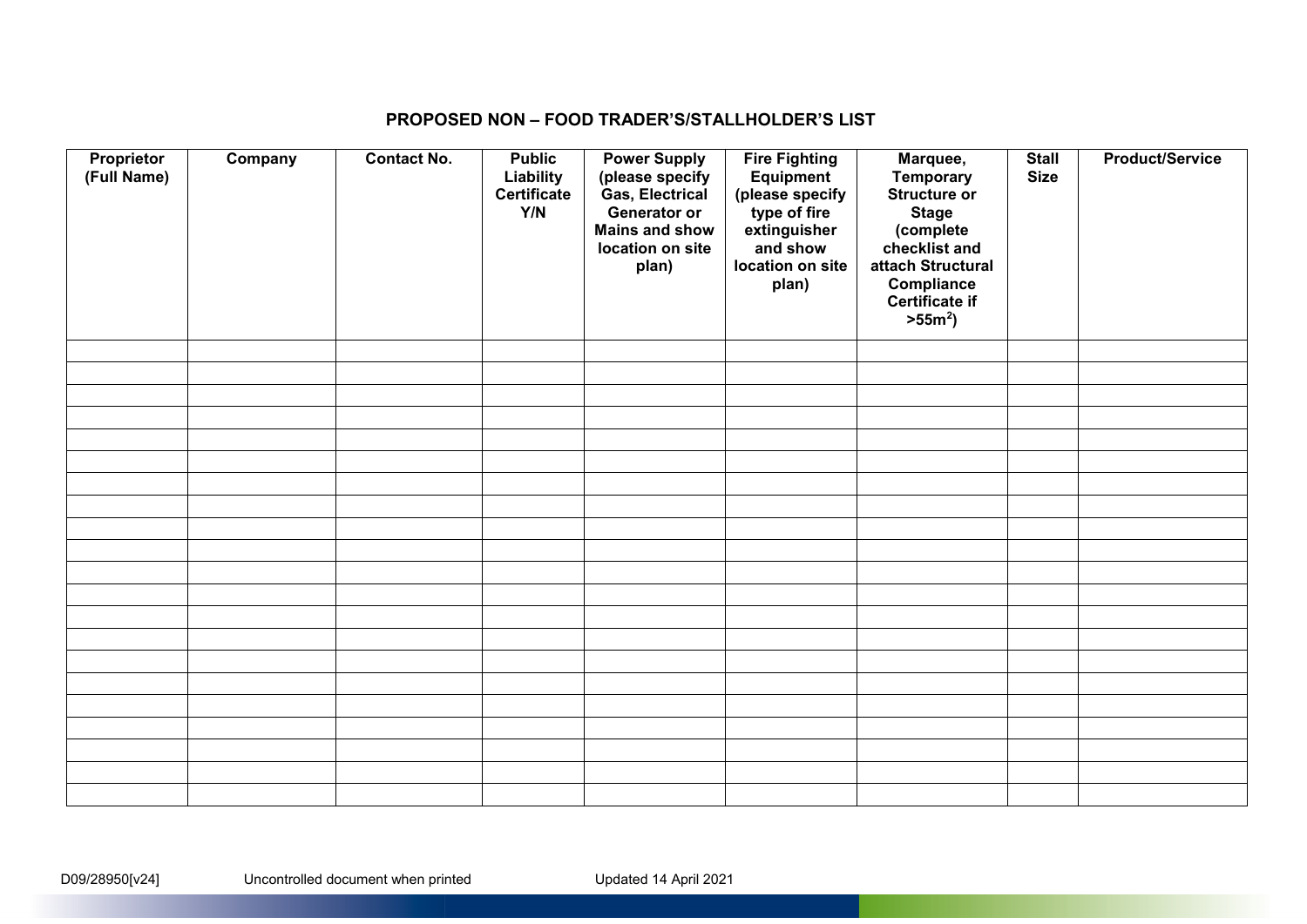

## **Form 6 - Marquee Checklist**

I, being the owner/agent hereby certify that the following items identified on the checklist have been checked and are completed in respect of:

| Construction/extension/alteration of which was complete on: ____________________ |                                                                                  |  |  |  |  |
|----------------------------------------------------------------------------------|----------------------------------------------------------------------------------|--|--|--|--|
|                                                                                  | <b>CHECKLIST</b>                                                                 |  |  |  |  |
| 1.                                                                               | Anchorages are adequate and holding fast                                         |  |  |  |  |
| 2.                                                                               | Describe the soil type and soil holding parameters _____________________________ |  |  |  |  |
| 3.                                                                               | Wall and roof bracing is installed and adequately tensioned                      |  |  |  |  |
| 4.                                                                               | All ropes or tension straps are in good order and correctly fastened             |  |  |  |  |
| 5.                                                                               | Fabric is tensioned and not prone to ponding                                     |  |  |  |  |
| 6.                                                                               | Exits are correctly identified and not obstructed                                |  |  |  |  |
| 7.                                                                               | Exposed ropes and stakes are identified and will not cause a tripping hazard     |  |  |  |  |
| 8.                                                                               | All locking pins and bolts are in place and correctly tensioned                  |  |  |  |  |
| 9.                                                                               | All structural supports are sound                                                |  |  |  |  |
| 10.                                                                              | Fabric has no unrepaired tears                                                   |  |  |  |  |
| 11.                                                                              | Flooring is even and there are no tripping hazards                               |  |  |  |  |
| 12.                                                                              | Walls are adequately secured                                                     |  |  |  |  |
| 13.                                                                              | Rope and pole tent has its full compliment of side uprights, anchor stakes,      |  |  |  |  |
|                                                                                  | pulley blocks and guy ropes                                                      |  |  |  |  |
| 14.                                                                              | Rope and pole tent hoists are secure and can only be released by an              |  |  |  |  |
| authorised person                                                                |                                                                                  |  |  |  |  |
|                                                                                  |                                                                                  |  |  |  |  |

Address: \_\_\_\_\_\_\_\_\_\_\_\_\_\_\_\_\_\_\_\_\_\_\_\_\_\_\_\_\_\_\_\_\_\_\_\_\_ Phone: \_\_\_\_\_\_\_\_\_\_\_\_\_\_\_